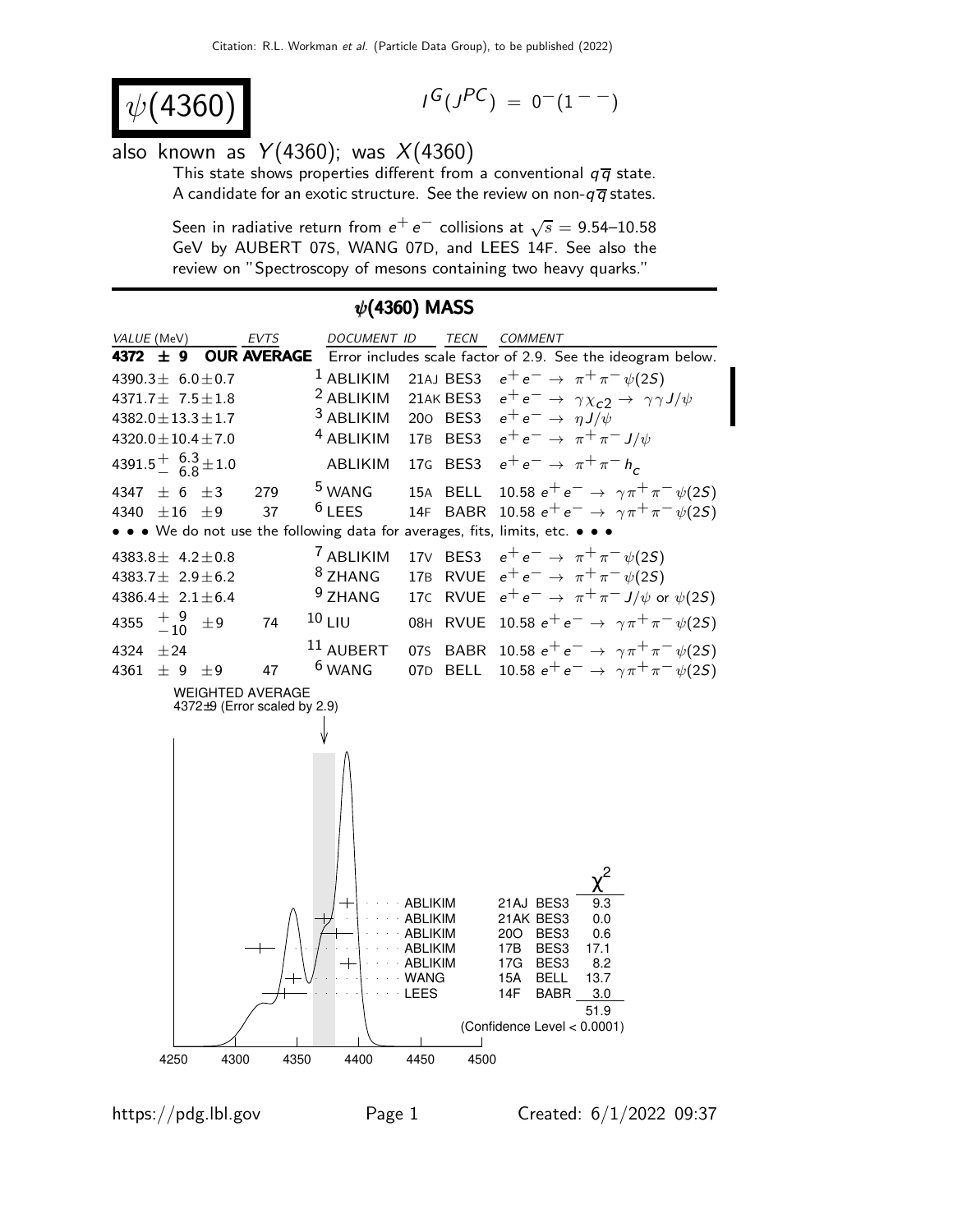$^1$  From a three-resonance fit to the Born cross section in the range  $\sqrt{s} =$  4.008–4.698

GeV.<br><sup>2</sup> From a five-resonance fit to the cross section for  $e^+e^-\to\ \gamma\gamma J/\psi\to\ \gamma\gamma\ell^+\ell^-.$ 

 $^3$  From a fit of the measured cross section in the range  $\sqrt{s}=$  3.808–4.600 GeV.

4 From a three-resonance fit.

5 From a two-resonance fit. Supersedes WANG 07D.

 $\frac{6}{7}$  From a two-resonance fit.

7 From a fit to the cross section for  $e^+e^-\to \pi^+\pi^-\psi(2S)\to 2(\pi^+\pi^-)\ell^+\ell^-$  obtained from 16 center-of-mass energies between 4.008 and 4.600 GeV and comprising 5.1 fb<sup>-1</sup>. Superseded by ABLIKIM 21AJ.

 $\frac{8}{9}$  From a three-resonance fit.

 $^9$  From a combined fit of BELLE, BABAR and BES3  $e^+ \, e^- \rightarrow \, \pi^+ \, \pi^- \, J/\psi$  and  $e^+ \, e^- \rightarrow \, \pi^ \pi^+\pi^-\psi(2S)$  data.

 $10$  From a combined fit of AUBERT 07S and WANG 07D data with two resonances.

11 From a single-resonance fit. Systematic errors not estimated.

 $\psi(4360)$  MASS (MeV)

#### $\psi$ (4360) WIDTH

|                                                                                                                                                                         | VALUE (MeV)          |                                           | <b>EVTS</b>        | DOCUMENT ID                                                           |                 | <b>TECN</b> | <b>COMMENT</b>                                                                                                             |
|-------------------------------------------------------------------------------------------------------------------------------------------------------------------------|----------------------|-------------------------------------------|--------------------|-----------------------------------------------------------------------|-----------------|-------------|----------------------------------------------------------------------------------------------------------------------------|
|                                                                                                                                                                         | 115 $\pm$ 13         |                                           | <b>OUR AVERAGE</b> |                                                                       |                 |             | Error includes scale factor of 2.2. See the ideogram below.                                                                |
|                                                                                                                                                                         |                      | $143.3 \pm 10.0 \pm 0.5$                  |                    | $1$ ABLIKIM                                                           |                 | 21AJ BES3   | $e^+e^- \rightarrow \pi^+\pi^-\psi(2S)$                                                                                    |
|                                                                                                                                                                         |                      | $51.1 \pm 17.6 \pm 1.9$                   |                    | <sup>2</sup> ABLIKIM                                                  |                 | 21AK BES3   | $e^+e^- \rightarrow \gamma \chi_{c2} \rightarrow \gamma \gamma J/\psi$                                                     |
|                                                                                                                                                                         |                      | $135.8 \pm 60.8 \pm 22.5$                 |                    | <sup>3</sup> ABLIKIM                                                  |                 | 200 BES3    | $e^+e^- \rightarrow \eta J/\psi$                                                                                           |
|                                                                                                                                                                         |                      | $101.4 + {25.3 \over -19.7} \pm 10.2$     |                    | <sup>4</sup> ABLIKIM                                                  |                 | 17B BES3    | $e^+e^- \rightarrow \pi^+\pi^- J/\psi$                                                                                     |
|                                                                                                                                                                         |                      | $139.5 + {16.2 \atop -} 20.6 + 0.6$       |                    | ABLIKIM                                                               |                 |             | 17G BES3 $e^+e^- \to \pi^+\pi^- h_c$                                                                                       |
|                                                                                                                                                                         | 103 $\pm$ 9 $\pm$ 5  |                                           | 279                | <sup>5</sup> WANG                                                     |                 | 15A BELL    | 10.58 $e^+e^- \rightarrow \gamma \pi^+ \pi^- \psi(2S)$                                                                     |
|                                                                                                                                                                         | 94 $\pm 32$ $\pm 13$ |                                           | 37                 | $6$ LEES                                                              |                 | 14F BABR    | 10.58 $e^+e^- \rightarrow \gamma \pi^+ \pi^- \psi(2S)$                                                                     |
|                                                                                                                                                                         |                      |                                           |                    |                                                                       |                 |             | • • • We do not use the following data for averages, fits, limits, etc. • • •                                              |
|                                                                                                                                                                         |                      | 84.2 ± 12.5 ± 2.1                         |                    | 7 ABLIKIM                                                             |                 |             | 17V BES3 $e^+e^- \to \pi^+\pi^-\psi(2S)$                                                                                   |
|                                                                                                                                                                         |                      | 94.2 $\pm$ 7.3 $\pm$ 2.0                  |                    | <sup>8</sup> ZHANG                                                    |                 |             | 17B RVUE $e^+e^- \to \pi^+\pi^-\psi(2S)$                                                                                   |
|                                                                                                                                                                         |                      | $96.0 \pm 6.7 \pm 2.7$                    |                    | <sup>9</sup> ZHANG                                                    | 17 <sub>C</sub> | <b>RVUE</b> | $e^+e^- \rightarrow \pi^+\pi^- J/\psi$ or $\psi(2S)$                                                                       |
| 103                                                                                                                                                                     | $+17$<br>$-15$       | $\pm 11$                                  | 74                 | 10L                                                                   |                 | 08H RVUE    | 10.58 $e^+e^- \rightarrow \gamma \pi^+ \pi^- \psi(2S)$                                                                     |
|                                                                                                                                                                         | 172 $\pm 33$         |                                           |                    | 11 AUBERT                                                             |                 |             | 075 BABR 10.58 $e^+e^- \rightarrow \gamma \pi^+ \pi^- \psi(25)$                                                            |
|                                                                                                                                                                         | 74 $\pm 15$          | $\pm\,10$                                 | 47                 | $6$ WANG                                                              |                 | 07D BELL    | 10.58 $e^+e^- \rightarrow \gamma \pi^+ \pi^- \psi(2S)$                                                                     |
|                                                                                                                                                                         |                      |                                           |                    |                                                                       |                 |             | $^1$ From a three-resonance fit to the Born cross section in the range $\sqrt{s} =$ 4.008–4.698                            |
|                                                                                                                                                                         | GeV.                 |                                           |                    |                                                                       |                 |             |                                                                                                                            |
|                                                                                                                                                                         |                      |                                           |                    |                                                                       |                 |             | <sup>2</sup> From a five-resonance fit to the cross section for $e^+e^-\to\gamma\gamma J/\psi\to\gamma\gamma\ell^+\ell^-.$ |
|                                                                                                                                                                         |                      |                                           |                    |                                                                       |                 |             | <sup>3</sup> From a fit of the measured cross section in the range $\sqrt{s} = 3.808$ –4.600 GeV.                          |
|                                                                                                                                                                         |                      | $\frac{4}{1}$ From a three-resonance fit. |                    |                                                                       |                 |             |                                                                                                                            |
|                                                                                                                                                                         |                      |                                           |                    | <sup>5</sup> From a two-resonance fit. Supersedes WANG 07D.           |                 |             |                                                                                                                            |
| $\frac{6}{5}$ From a two-resonance fit.<br>$^7$ From a fit to the cross section for $e^+ \, e^- \to \, \pi^+ \pi^- \psi(2S) \to 2 (\pi^+ \pi^-) \ell^+ \ell^-$ obtained |                      |                                           |                    |                                                                       |                 |             |                                                                                                                            |
| from 16 center-of-mass energies between 4.008 and 4.600 GeV and comprising 5.1 fb $^{-1}$ .                                                                             |                      |                                           |                    |                                                                       |                 |             |                                                                                                                            |
| Superseded by ABLIKIM 21AJ.                                                                                                                                             |                      |                                           |                    |                                                                       |                 |             |                                                                                                                            |
| $8$ From a three-resonance fit.                                                                                                                                         |                      |                                           |                    |                                                                       |                 |             |                                                                                                                            |
|                                                                                                                                                                         |                      |                                           |                    |                                                                       |                 |             | $^9$ From a combined fit of BELLE, BABAR and BES3 $e^+e^-\rightarrow\pi^+\pi^-$ J/ $\psi$ and $e^+e^-\rightarrow$          |
|                                                                                                                                                                         |                      | $\pi^+\pi^-\psi(2S)$ data.                |                    |                                                                       |                 |             |                                                                                                                            |
|                                                                                                                                                                         |                      |                                           |                    | $^{11}$ From a single-resonance fit. Systematic errors not estimated. |                 |             | $10$ From a combined fit of AUBERT 07S and WANG 07D data with two resonances.                                              |

https://pdg.lbl.gov Page 2 Created: 6/1/2022 09:37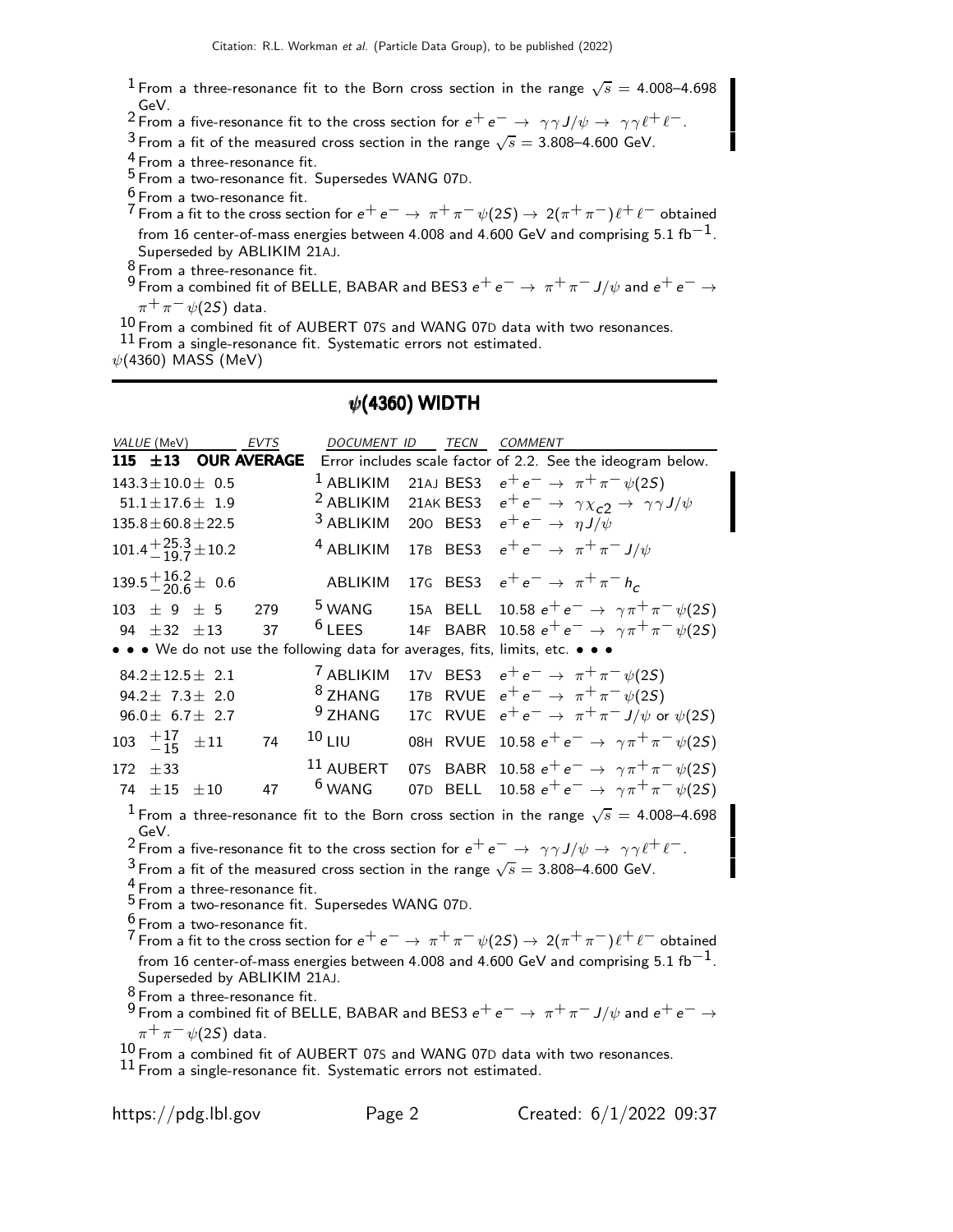

# $\psi$ (4360) DECAY MODES

|               | Mode                                                 | Fraction $(\Gamma_i/\Gamma)$ |
|---------------|------------------------------------------------------|------------------------------|
| $\Gamma_1$    | $e^+e^-$                                             |                              |
| $\Gamma_2$    | $h_c \pi^+ \pi^-$                                    | seen                         |
| $\Gamma_3$    | $J/\psi \pi^+ \pi^-$                                 |                              |
| $\Gamma_4$    | $\psi(2S)\pi^{+}\pi^{-}$                             | seen                         |
| $\Gamma_5$    | $\psi(3770)\pi^{+}\pi^{-}$                           | possibly seen                |
| $\Gamma_6$    | $\psi_2(3823)\pi^+\pi^-$                             | possibly seen                |
| $\Gamma_7$    | $J/\psi \eta$                                        | seen                         |
| $\Gamma_8$    | $D^0 D^{*-} \pi^+$                                   |                              |
|               | $\Gamma$ <sub>9</sub> $D_1(2420)\overline{D}$ + c.c. | possibly seen                |
| $\Gamma_{10}$ | $p\overline{p}\eta$                                  | not seen                     |
| $\Gamma_{11}$ | $p\overline{p}\omega$                                | not seen                     |
|               | $\Gamma_{12}$ $\chi_{c1} \gamma$                     |                              |
| $\Gamma_{13}$ | $\chi$ <sub>c</sub> 2 $\gamma$                       |                              |

 $\psi($ 4360) Γ(i)  $\times$  Γ( $e^+$   $e^-)$ /Γ(total)

| $\Gamma(h_c \pi^+ \pi^-) \times \Gamma(e^+ e^-)/\Gamma_{\text{total}}$<br>$\Gamma_2\Gamma_1/\Gamma$ |                    |  |      |                                             |                           |  |  |
|-----------------------------------------------------------------------------------------------------|--------------------|--|------|---------------------------------------------|---------------------------|--|--|
| <i>VALUE</i> (eV)                                                                                   | <b>DOCUMENT ID</b> |  | TECN | COMMENT                                     |                           |  |  |
| 11.6 $^{+5.0}_{-4.4}$ ± 1.9                                                                         | ABLIKIM            |  |      | 17G BES3 $e^+e^- \rightarrow \pi^+\pi^-h_c$ |                           |  |  |
| https://pdg.lbl.gov                                                                                 | Page 3             |  |      |                                             | Created: $6/1/2022$ 09:37 |  |  |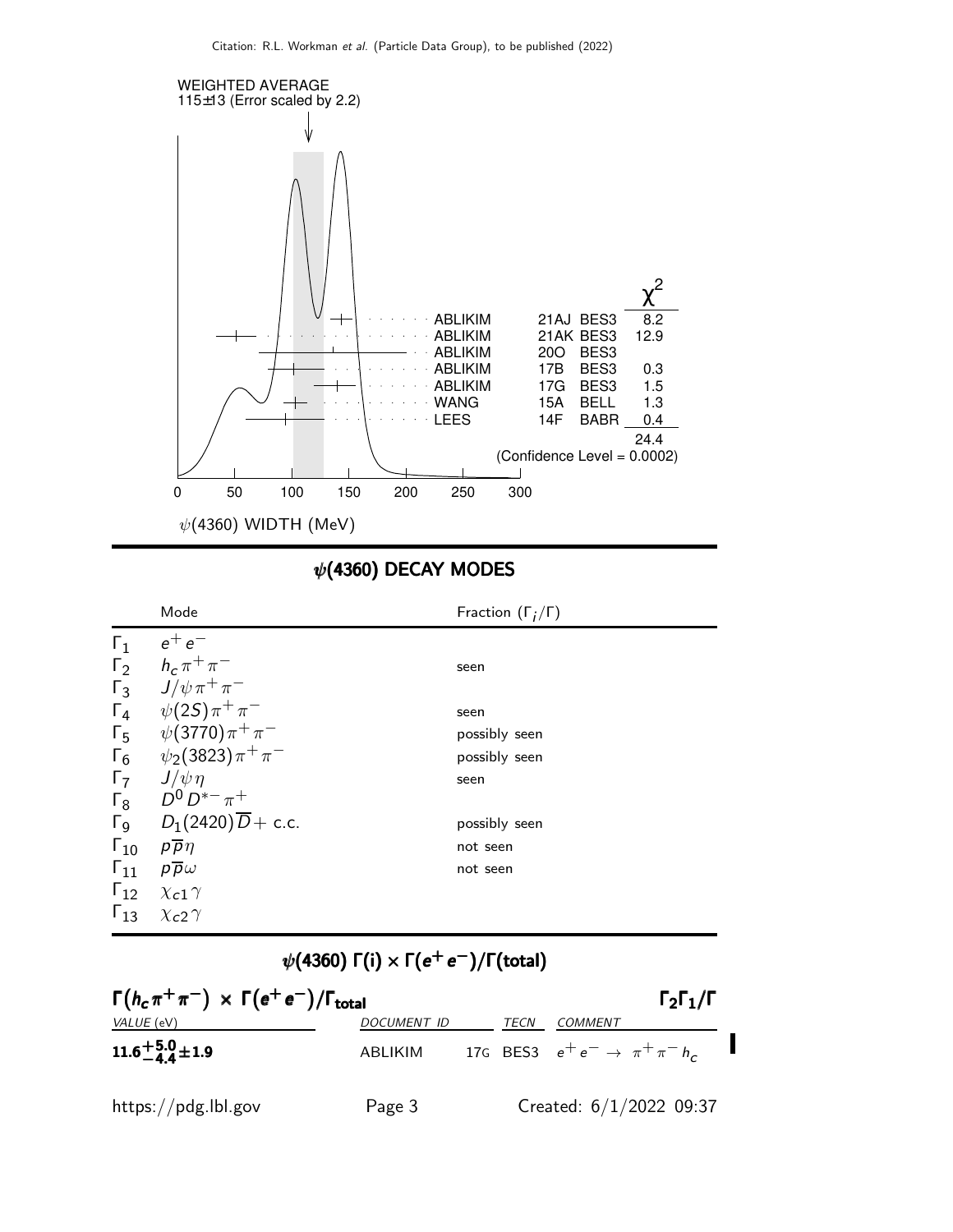| $\Gamma(\psi(2S)\pi^+\pi^-) \times \Gamma(e^+e^-)/\Gamma_{\text{total}}$<br>$\Gamma_4\Gamma_1/\Gamma$ |      |                                                                               |                    |                                                        |  |  |  |
|-------------------------------------------------------------------------------------------------------|------|-------------------------------------------------------------------------------|--------------------|--------------------------------------------------------|--|--|--|
| VALUE (eV)                                                                                            | EVTS | <b>DOCUMENT ID</b>                                                            | <b>TECN</b>        | <b>COMMENT</b>                                         |  |  |  |
|                                                                                                       |      | • • • We do not use the following data for averages, fits, limits, etc. • • • |                    |                                                        |  |  |  |
| $10.7 \pm 4.1$                                                                                        |      | $1$ ABLIKIM                                                                   | 21AJ BES3          | $e^+e^- \to \pi^+\pi^-\psi(2S)$                        |  |  |  |
| $20.7 \pm 2.5$                                                                                        |      | <sup>2</sup> ABLIKIM                                                          | 21AJ BES3          | $e^+e^- \to \pi^+\pi^-\psi(2S)$                        |  |  |  |
| $9.9 \pm 4.1$                                                                                         |      | <sup>3</sup> ABLIKIM                                                          | 21AJ BES3          | $e^+e^- \to \pi^+\pi^-\psi(2S)$                        |  |  |  |
| $19.4 \pm 2.0$                                                                                        |      | <sup>4</sup> ABLIKIM                                                          | 21AJ BES3          | $e^+e^- \rightarrow \pi^+\pi^-\psi(2S)$                |  |  |  |
| $7.3 \pm 2.8$                                                                                         |      | <sup>5</sup> ABLIKIM                                                          | 19K BES3           | $e^+e^- \rightarrow \pi^+\pi^-\psi(2S)$                |  |  |  |
| $11.0 \pm 3.8$                                                                                        |      | <sup>6</sup> ABLIKIM                                                          | BES3<br>19K        | $e^+e^- \rightarrow \pi^+\pi^-\psi(2S)$                |  |  |  |
| $9.2 \pm 0.6 \pm 0.6$                                                                                 | 279  | <sup>7</sup> WANG                                                             | <b>BELL</b><br>15A | 10.58 $e^+e^- \rightarrow \gamma \pi^+ \pi^- \psi(25)$ |  |  |  |
| $10.9 \pm 0.6 \pm 0.7$                                                                                | 279  | <sup>8</sup> WANG                                                             | <b>BELL</b><br>15A | 10.58 $e^+e^- \rightarrow \gamma \pi^+ \pi^- \psi(25)$ |  |  |  |
| $6.0 \pm 1.0 \pm 0.5$                                                                                 | 37   | <sup>5</sup> LEES                                                             | <b>BABR</b><br>14F | 10.58 $e^+e^- \rightarrow \gamma \pi^+ \pi^- \psi(25)$ |  |  |  |
| $7.2 \pm 1.0 \pm 0.6$                                                                                 | 37   | <sup>6</sup> LEES                                                             | <b>BABR</b><br>14F | 10.58 $e^+e^- \rightarrow \gamma \pi^+ \pi^- \psi(25)$ |  |  |  |
| $11.1 + 1.3$                                                                                          | 74   | 9LIU                                                                          | <b>RVUE</b><br>08H | 10.58 $e^+e^- \rightarrow \gamma \pi^+ \pi^- \psi(2S)$ |  |  |  |
| $12.3 \pm 1.2$                                                                                        | 74   | <sup>10</sup> LIU                                                             | <b>RVUE</b><br>08H | 10.58 $e^+e^- \rightarrow \gamma \pi^+ \pi^- \psi(25)$ |  |  |  |
| $10.4 \pm 1.7 \pm 1.5$                                                                                | 47   | <sup>5</sup> WANG                                                             | <b>BELL</b><br>07D | 10.58 $e^+e^- \rightarrow \gamma \pi^+ \pi^- \psi(2S)$ |  |  |  |
| $11.8 \pm 1.8 \pm 1.4$                                                                                | 47   | <sup>6</sup> WANG                                                             | <b>BELL</b><br>07D | 10.58 $e^+e^- \rightarrow \gamma \pi^+ \pi^- \psi(2S)$ |  |  |  |

 $<sup>1</sup>$  Solution I of four equivalent solutions in a fit using three interfering resonances. Super-</sup> sedes ABLIKIM 19K.

2 Solution II of four equivalent solutions in a fit using three interfering resonances. Supersedes ABLIKIM 19K.

- 3 Solution III of four equivalent solutions in a fit using three interfering resonances. Supersedes ABLIKIM 19K.
- 4 Solution IV of four equivalent solutions in a fit using three interfering resonances. Supersedes ABLIKIM 19K.
- $5$  Solution I of two equivalent solutions in a fit using two interfering resonances.

 $6$  Solution II of two equivalent solutions in a fit using two interfering resonances.

- $7$  Solution I of two equivalent solutions from a fit using two interfering resonances. Supersedes WANG 07D.
- 8 Solution II of two equivalent solutions from a fit using two interfering resonances. Supersedes WANG 07D.

9 Solution I in a combined fit of AUBERT 07S and WANG 07D data with two resonances. 10 Solution II in a combined fit of AUBERT 07S and WANG 07D data with two resonances.

#### $\Gamma(J/\psi \, \eta) \; \times \; \Gamma(e^+ \, e^-)/\Gamma_{\rm total}$  Γ<sub>7</sub>Γ<sub>1</sub>/Γ VALUE (eV) CL% DOCUMENT ID TECN COMMENT • • • We do not use the following data for averages, fits, limits, etc. •  $3.4 \pm 2.2$ <sup>1</sup> ABLIKIM 200 BES3  $e^+e^- \rightarrow \eta J/\psi$ <br><sup>2</sup> ABLIKIM 200 BES3  $e^+e^- \rightarrow \eta J/\psi$  $1.5 \pm 1.0$  $^2$ ABLIKIM 200 BES3  $e^+e^- \rightarrow \eta J/\psi$ <br> $^3$ ABLIKIM 200 BES3  $e^+e^- \rightarrow \eta J/\psi$  $1.7 \pm 1.1$ <br><6.8 ABLIKIM 200 BES3  $e^+e^- \rightarrow \eta J/\psi$ <br>WANG 13B BELL  $e^+e^- \rightarrow J/\psi m$ 90 WANG 13B BELL  $e^+e^- \rightarrow J/\psi \eta \gamma$  $<sup>1</sup>$  Solution 1 of three equivalent fit solutions using three resonant structures.</sup> <sup>2</sup> Solution 2 of three equivalent fit solutions using three resonant structures.

<sup>3</sup> Solution 3 of three equivalent fit solutions using three resonant structures.

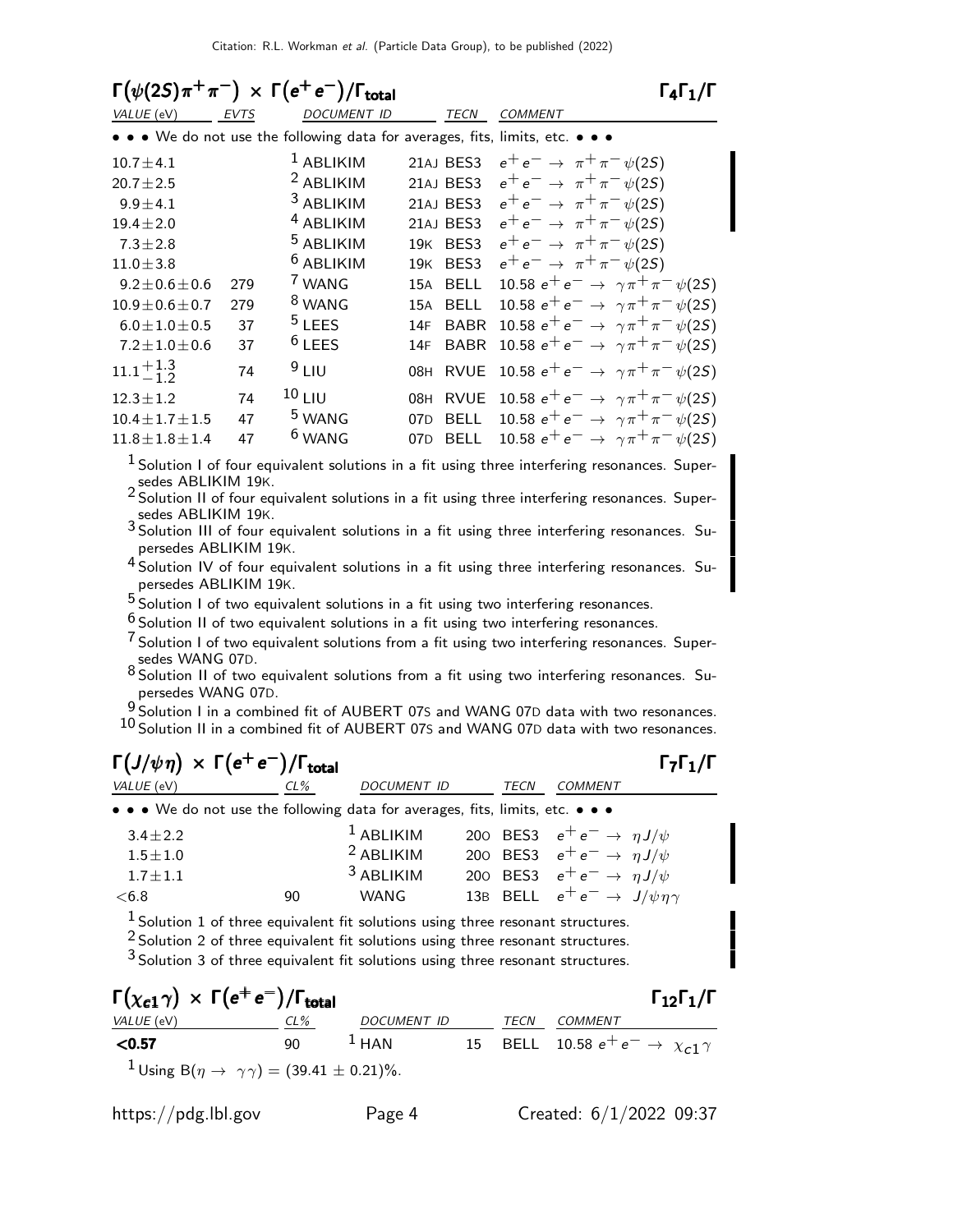| $\Gamma(\chi_{c2}\gamma) \, \times \, \Gamma(e^+ \, e^-)/\Gamma_{\rm total}$                                                                                                                                       |                                         |                                                                                |    |             |                                             | $\Gamma_{13}\Gamma_1/\Gamma$             |
|--------------------------------------------------------------------------------------------------------------------------------------------------------------------------------------------------------------------|-----------------------------------------|--------------------------------------------------------------------------------|----|-------------|---------------------------------------------|------------------------------------------|
| VALUE (eV)                                                                                                                                                                                                         | $CL\%$                                  | DOCUMENT ID                                                                    |    |             | TECN COMMENT                                |                                          |
| < 1.9                                                                                                                                                                                                              | 90                                      | $1$ HAN                                                                        | 15 | <b>BELL</b> |                                             | 10.58 $e^+e^- \to \chi_{c2} \gamma$      |
| <sup>1</sup> Using B( $\eta \to \gamma \gamma$ ) = (39.41 ± 0.21)%.                                                                                                                                                |                                         |                                                                                |    |             |                                             |                                          |
|                                                                                                                                                                                                                    |                                         | $\psi$ (4360) BRANCHING RATIOS                                                 |    |             |                                             |                                          |
| $\Gamma(h_c\pi^+\pi^-)/\Gamma_{\rm total}$                                                                                                                                                                         |                                         |                                                                                |    |             |                                             | $\Gamma_2/\Gamma$                        |
| <b>VALUE</b>                                                                                                                                                                                                       |                                         | DOCUMENT ID TECN COMMENT<br>ABLIKIM                                            |    |             | 17G BES3 $e^+e^- \rightarrow \pi^+\pi^-h_c$ |                                          |
| seen                                                                                                                                                                                                               |                                         |                                                                                |    |             |                                             |                                          |
| $\Gamma(\psi(2S)\pi^+\pi^-)/\Gamma_{\rm total}$<br>VALUE                                                                                                                                                           |                                         | DOCUMENT ID TECN COMMENT                                                       |    |             |                                             | $\Gamma_4/\Gamma$                        |
| seen                                                                                                                                                                                                               |                                         | <sup>1</sup> ABLIKIM 17V BES3 $e^+e^- \rightarrow \pi^+\pi^-\psi(25)$          |    |             |                                             |                                          |
| $1$ From a fit to the cross section for $e^+e^-\to\pi^+\pi^-\psi(2S)\to 2(\pi^+\pi^-)\ell^+\ell^-$ obtained<br>from 16 center-of-mass energies between 4.008 and 4.600 GeV and comprising 5.1 $\rm fb^{-1}.$       |                                         |                                                                                |    |             |                                             |                                          |
| $\Gamma(\psi(2S)\pi^+\pi^-)/\Gamma(J/\psi\pi^+\pi^-)$<br><b>VALUE</b>                                                                                                                                              | <u> 1989 - Johann Barbara, martin a</u> | DOCUMENT ID                                                                    |    |             | TECN COMMENT                                | $\Gamma_4/\Gamma_3$                      |
| • • • We do not use the following data for averages, fits, limits, etc. • • •                                                                                                                                      |                                         |                                                                                |    |             |                                             |                                          |
| $(0.81 \pm 0.12 \pm 0.13)$ to $(42 \pm 12)$ ZHANG 17C RVUE $e^+e^- \rightarrow \pi^+\pi^- J/\psi$<br>$15 \pm 15$                                                                                                   |                                         |                                                                                |    |             | or $\psi(2S)$                               |                                          |
| $^1$ From a combined fit of BELLE, BABAR and BES3 $e^+e^-\rightarrow\pi^+\pi^-$ J/ $\psi$ and $e^+e^-\rightarrow$<br>$\pi^+\pi^-\psi(2S)$ data.                                                                    |                                         |                                                                                |    |             |                                             |                                          |
| $\Gamma(\psi(3770)\pi^+\pi^-)/\Gamma_{\rm total}$<br><b>VALUE</b>                                                                                                                                                  |                                         | DOCUMENT ID TECN COMMENT                                                       |    |             |                                             | $\Gamma_5/\Gamma$                        |
| possibly seen                                                                                                                                                                                                      |                                         | <sup>1</sup> ABLIKIM 19AR BES3 $e^+e^- \rightarrow \pi^+\pi^- D\overline{D}$   |    |             |                                             |                                          |
| $1$ Observe $e^+e^ \rightarrow \pi^+\pi^-\psi(3770)$ at $\sqrt{s}$ = 4.26, 4.36, and 4.42 GeV but cannot<br>establish if continuum or resonant.                                                                    |                                         |                                                                                |    |             |                                             |                                          |
| $\Gamma(\psi_2(3823)\pi^+\pi^-)/\Gamma_{\rm total}$                                                                                                                                                                |                                         |                                                                                |    |             |                                             | $\Gamma_6/\Gamma$                        |
| <u>EVTS</u><br><b>VALUE</b><br>possibly seen                                                                                                                                                                       | 19                                      | DOCUMENT ID TECN COMMENT<br><sup>1</sup> ABLIKIM 15S BES3 $e^+e^- \rightarrow$ |    |             |                                             |                                          |
|                                                                                                                                                                                                                    |                                         |                                                                                |    |             | $\pi^+\pi^-\chi_{c1}\gamma$                 |                                          |
| $^1$ From a fit of $e^+e^-\to~\pi^+\pi^-\psi_2$ (3823), $\psi_2$ (3823) $\to~\chi_{c1}\gamma$ cross sections taken at<br>$\sqrt{s}$ values of 4.23, 4.26, 4.36, 4.42, and 4.60 GeV to the $\psi(4360)$ line shape. |                                         |                                                                                |    |             |                                             |                                          |
| $\Gamma(J/\psi\eta)/\Gamma_{\rm total}$                                                                                                                                                                            |                                         |                                                                                |    |             |                                             | $\Gamma_7/\Gamma$                        |
| <b>VALUE</b>                                                                                                                                                                                                       |                                         | DOCUMENT ID TECN COMMENT                                                       |    |             |                                             |                                          |
| seen                                                                                                                                                                                                               |                                         | <sup>1</sup> ABLIKIM 200 BES3 $e^+e^- \rightarrow \eta J/\psi$                 |    |             |                                             |                                          |
| <sup>1</sup> With a significance of 6.0 $\sigma$ .                                                                                                                                                                 |                                         |                                                                                |    |             |                                             |                                          |
| $\Gamma(D^0D^{*-}\pi^+) / \Gamma_{\text{total}} \times \Gamma(e^+e^-) / \Gamma_{\text{total}}$                                                                                                                     |                                         |                                                                                |    |             |                                             | $\Gamma_8/\Gamma \times \Gamma_1/\Gamma$ |
| $\frac{VALUE}{20.72 \times 10^{-6}}$ $\frac{CL\%}{90}$ $\frac{DOCUMENTID}{1}$ $\frac{TECN}{PELL}$ $\frac{COMMENT}{e^+e^-}$ $\frac{\psi(4360)}{1}$                                                                  |                                         |                                                                                |    |             | $D^{0}D^{*-}\pi^{+}$                        |                                          |
| <sup>1</sup> Using 4355 $^{+}_{-10}$ ± 9 MeV for the mass of $\psi$ (4360).                                                                                                                                        |                                         |                                                                                |    |             |                                             |                                          |
| https://pdg.lbl.gov                                                                                                                                                                                                |                                         | Page 5                                                                         |    |             | Created: $6/1/2022$ 09:37                   |                                          |

 $\begin{array}{c} \mathbf{l} \\ \mathbf{l} \end{array}$